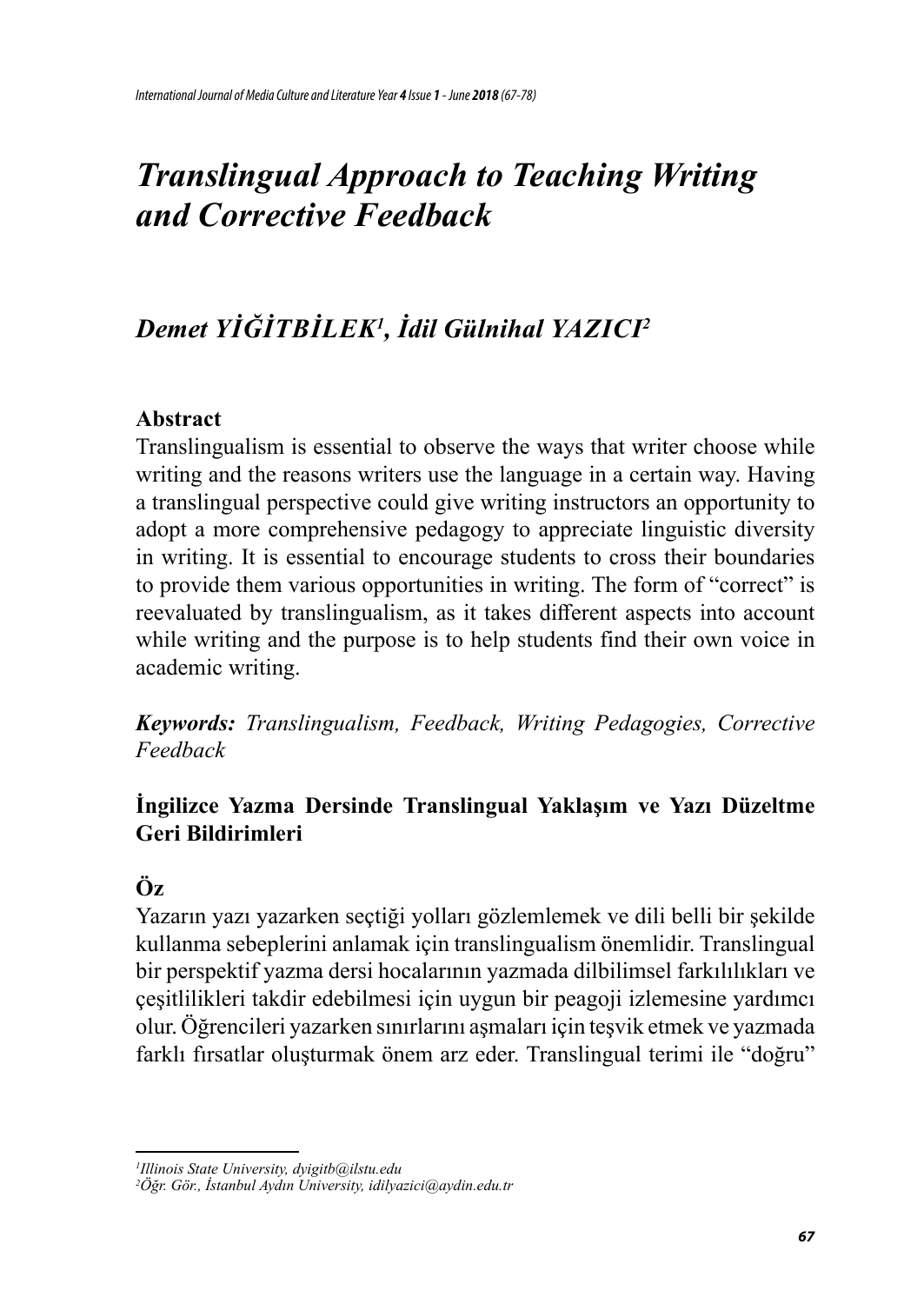kabul edilen formlar yeniden gözden geçirilir ve dilde gramer dışında da var olan çeşitli ve farklı yanlar da ele alınarak öğrencilerin kendi seslerini bulmaları hedeflenir

*Anahtar Kelimeler: Translingualism, Yazma Dersinde Geribildirim, Yazma*

#### **Introduction**

The idea that Prep-School classrooms consist of students with similar backgrounds is far from reality. Especially with international students, it is possible to claim that prep-classes now more than ever involve students with different linguistic backgrounds and literary skills. Globalization, migration, digital communication and transnational relations (Canagarajah, 2013: 41) as contributing factors to this phenomenon affect the way people communicate, either by speaking or writing or to a great extent. However, as much as this change brings numerous positive outcomes with it in terms of diversity, it also may cause some problems, as well. Students learn to build different ways and expressions to communicate either in their mother tongue or in another language or dialect outside of the classroom to cope up with the new demands of the changing world.

In our diverse classroom, we might have students with strong literacy skills in their first language but may not able to transfer those into their L2 English. In almost every class, it is quite possible to observe some students who can understand the messages being conveyed in the target language but cannot produce the same level of efficiency themselves; neither in the spoken or the written discourse. Thus, assuming that students start learning English with no prior experience or knowledge would be a huge mistake, yet we still continue to see such practices. These students are already autonomous in another language or they already know English to some degree – either as a result of their educational background or to external resources such as media and the internet. If teachers ignore this possibility and consider students in their even beginner classes as ones with no-English by default, they also ignore the fact that these students might bring "valid and valuable Englishes that would help teachers to teach effectively" (Jain, 2014: 492). To this end, it is highly recommended that we tap on to their antecedent knowledge and use their resources to their- and our- advantage.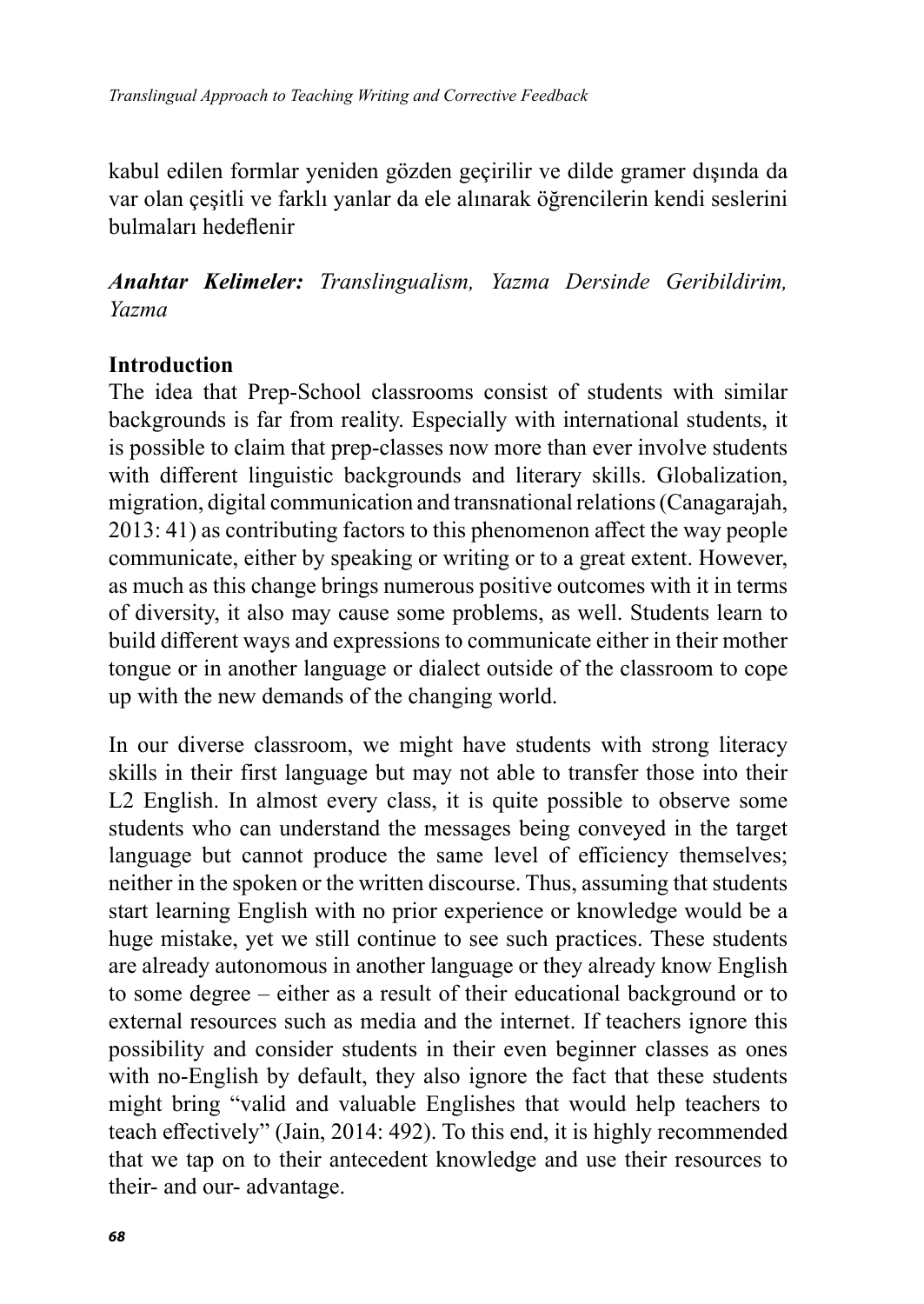The term translingualism means operating across languages. It is like interaction of social communities. Translingualism redefines the notions of fluency, proficiency and even competence (Horner, Lu, Royster, & Trimbur, 2011: 600). It is not enough to join a speech community alone; students should learn to be relevant in different contexts. Thus, rather than focusing on correctness, we should perceive "error" as the learner's active negotiation and exploration of choices and possibilities (Canagarajah, 2006: 593). This approach is important not to miss "the opportunity to validate their students' linguistic identities, learn from the linguistic diversity in the classroom (Jain, 2014: 492).

In this paper, the aim is to define the term translingualism and discuss what exactly it entails within writing instruction. The purpose is not to create something new. English is already diverse but sometimes even this diversity may lead to certain different limitations. Although there is not sample research on the practical level of implementing this approach, we try to offer some ideas as to the use of translingualism in teaching in diverse contexts. Finally, some examples of successful pedagogical implications in an attempt to show how our stories could be narrated differently with translingualism is shared.

#### **English-Only Policies vs. Translingualism in Efl Contexts**

As a common practice in EFL contexts, teachers make students believe that they cannot use their L1 in the classroom to produce something in Englisheven in the brainstorming phase, and thereby make the existing knowledge invalid. What is missed in doing so is that such unreal assumptions lead loss of voice (Pavlenko & Lantolf, 2000: 158). After a while, students lose their interest in creating new ideas; instead they start using grammar and vocabulary they are familiar with and this may lead students to be not productive enough even though they have basic background information about the content. Since they are also not allowed to use their L1 literacy backgrounds, they tend to not take risks as much in their L2, either. Since there is no top-down movement while using L2 in writing; they require a transition phase between languages (Jain, 2014: 501). Since reliance on L1 in early stages of writing and that students can move towards more L2 as they progress (Fu, 2009: 6), it is important to move beyond English-only policies where Standard English is the only variation that is assumed to be the norm and that there is no room for L1 use or code-switching in writing.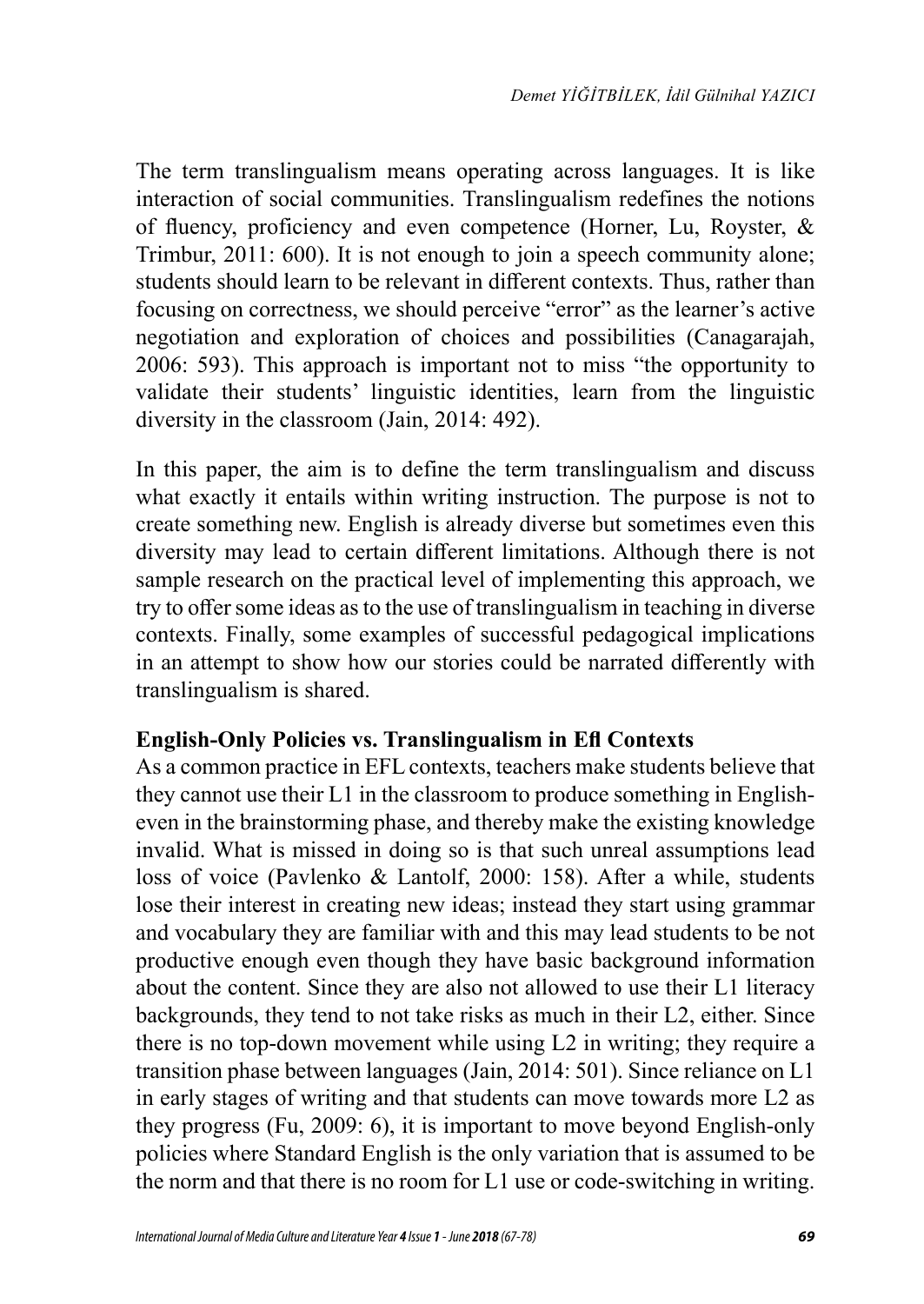Therefore, it is argued that differences in a language cannot always be seen as limits but they also can be regarded as new sources to produce meaning (Horner, Lu, Royster, & Trimbur, 2011: 304). This will require instructors to embrace a more inclusive approach towards teaching language. There is a recent term seen within the literature called *translingual approach*. This approach is emerging from the concept of World Englishes, which refers to the different varieties of English and creoles based on English developed in different parts of the world for different purposes; and the classrooms that consist of varying English*es*. Translingualism in composition studies calls for attention to what writers do with the language. So, having a translingual perspective could give writing instructors an opportunity to adopt a more comprehensive pedagogy that acknowledges and appreciates linguistic diversity in writing. Encouraging student writers to cross linguistic boundaries through translingual writing pedagogies could provide them with different opportunities to share their stories about language and literacy. One way of creating this pedagogical space – especially for prepschool instructors – is to understand and explore the pedagogical benefits of translingualism, and to see variations in language as resources rather than possible problems that need to be 'corrected' to fit the rules and conventions of Standard English and academic writing.

We acknowledge that academic writing is a writing style that has its own boundaries in order for one to be able to perfectly express ideas or facts about a certain issue. However, we argue that it should not be the only form of writing we teach. Languages are mobile so they can be negotiable. Even if we may not be aware of it, even as monolinguals, we have diverse and broad repertoire of linguistic resources that have the capacity to be used creatively for self-expression and to be heard in a range of social, cultural and situational positions. We have our unique voices to tell our stories in the same sense our students have their own ways to write their stories but unless we allow them to be themselves, to be freely make use of their writer identities rich with all the linguistic varieties, all we are going to hear will be the single version of a story we are imposing on them that we call 'the right way'. Differences in a language is inevitable, so it is possible to use these differences to our advantage while writing or teaching writing. Teachers should consider the varieties students bring to the classroom knowing the fact that "language learners are also language users and creators" (Horner, Lu, Royster, & Trimbur, 2011: 307). With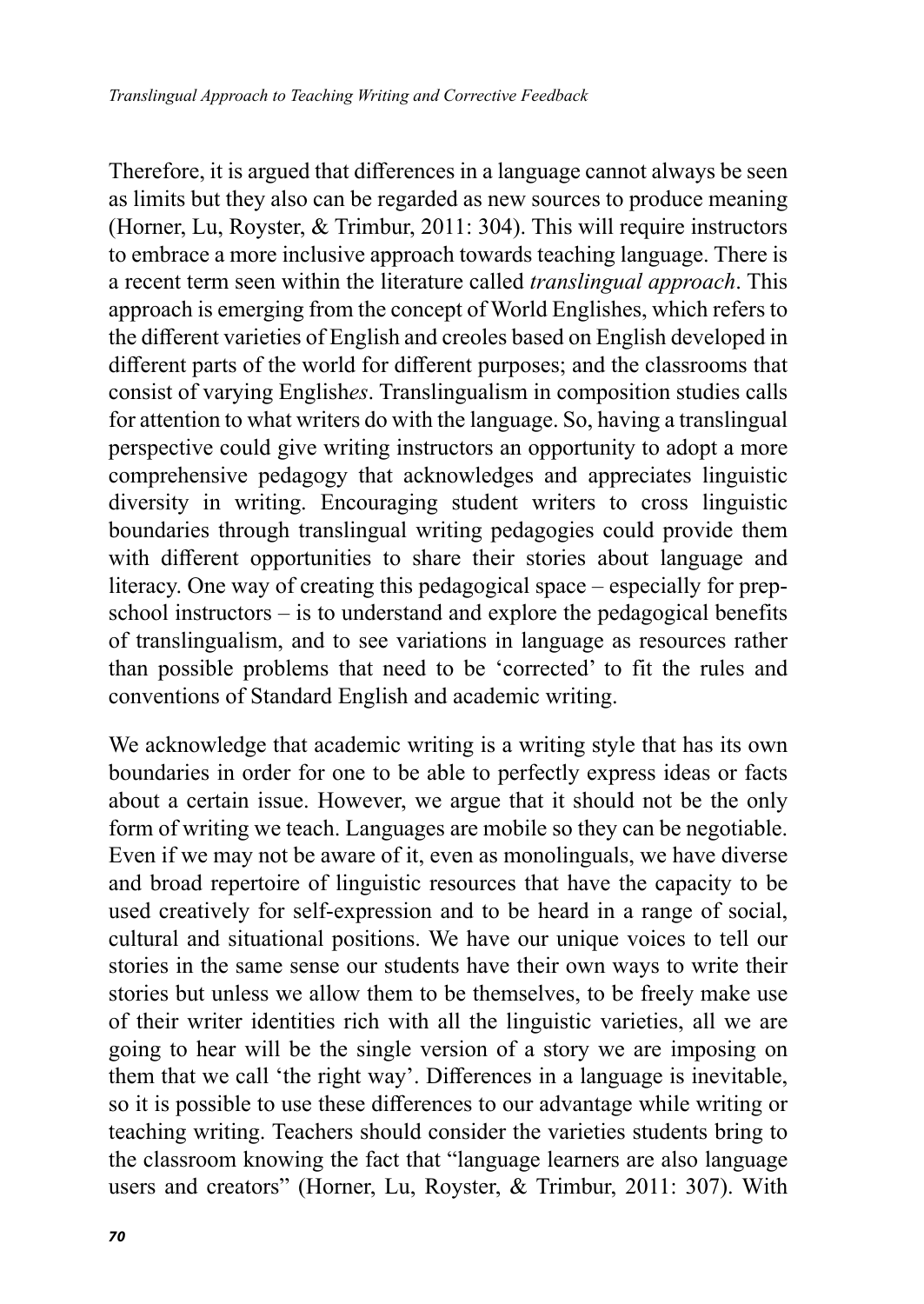different types of writing, students can be taught to reflect their thoughts in clear and certain structures by conforming to the conventions of different genres and by taking into consideration of the different writing situations.

Kaplan in his traditional approach to Constrictive Rhetoric suggests that "each language or culture has rhetorical conventions that are unique to itself; and the rhetorical conventions of students' L1 interfere with their ESL writing" (Kubota & Lehnerb, 2004: 10). For a student, transferring an idea from a language (like Turkish or Arabic) that uses metaphors, similes and any other kind of language art or 'fancy' language to express their feelings in academic writing in English is usually not accepted or easily crossed out as it does not fall under the rhetoric of English while it could be highly appreciated in the language where the idea comes from. This is especially more evident in cases if/when the student is only exposed to 5-paragraph-essay as the norm for English academic writing, which is heavily loaded with academic language, void from emotions or the rhetorical moves of other language(s). This singularity of the way in which ideas are presented on a linear fashion ignores all the other possibilities of how to present one's own ideas in their own unique way and forces them to make peace with the 'imported' ways of writing from the inner circle or the center countries that decide the ways of knowledge construction and create all the norms of use of language without taking into account the specific contexts where English is taught as a second or foreign language, in the periphery, where the needs of the students are not the same as the ones in the center (Canagarajah, 2013: 43).

To this end, students who start studying in an English-medium university have to unlearn almost 12 years of writing education in their L1, which rewards the rhetorical implementations on the writing of the languages at their disposal, to fit the expectations of the instructors or the university writing program, or the English language rhetoric, which may not match with their prior experiences. With the introduction of L2 English rhetoric, students start a brand new procedure, and unfortunately do so with a conflicting turn, avoiding individual voices, individual styles and individual narratives. With or without foreign students in the classroom, it is a known fact that a classroom has different students with different backgrounds and thinking ways. In such contexts where diversity shows itself not only in terms of race, ethnicity, or gender, but also in terms of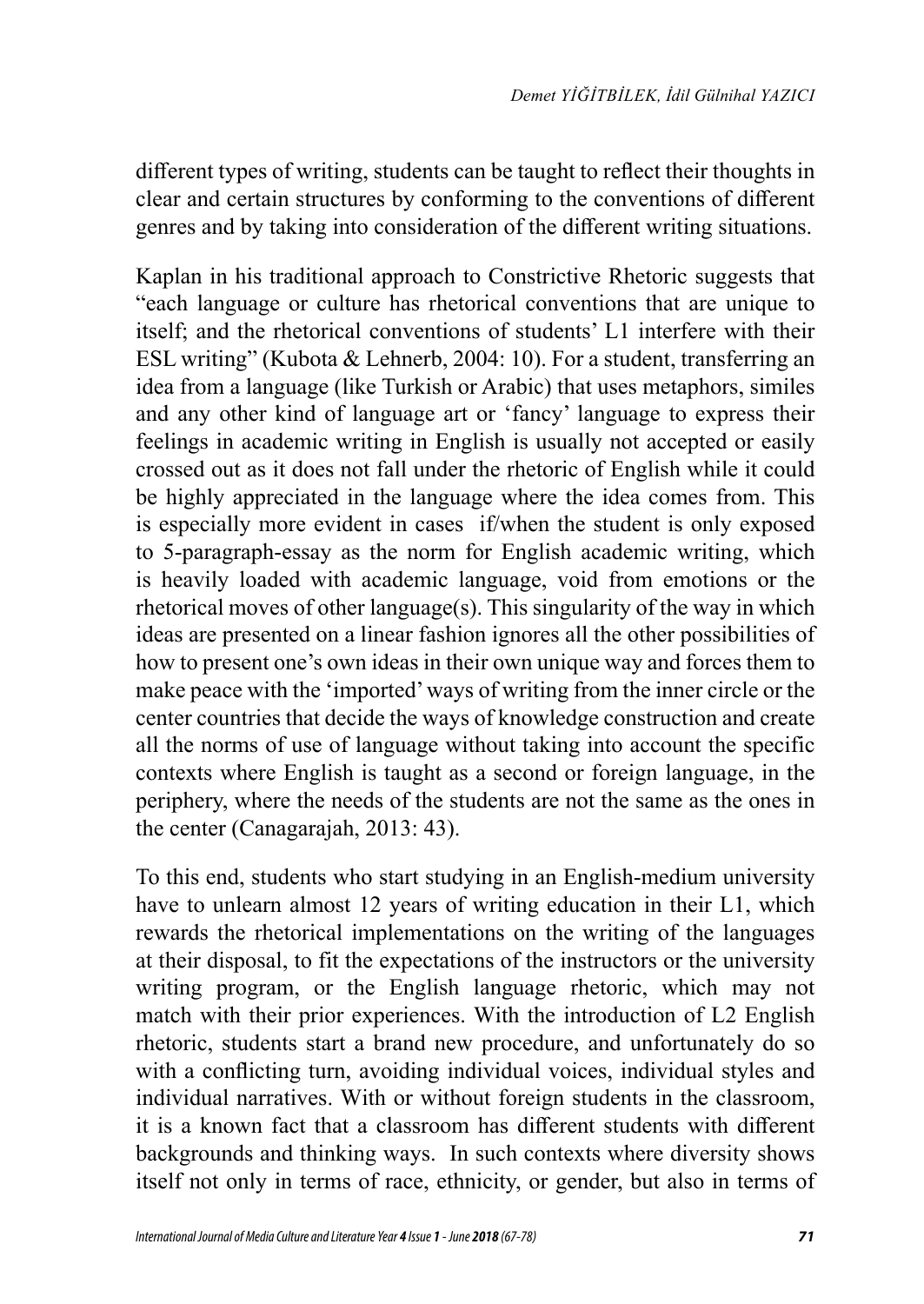linguistic varieties, teaching writing to express oneself in their unique ways becomes relatively important. The use of Standard Written English (SWE) cannot be the only norm to take for granted in classrooms of such diversity, so we should move beyond the English-only policies in teaching English to reach all students. In that sense, it is important to argue the benefits of implementing a more inclusive approach to teaching writing in prep-school classes; in other words, translingualism (Horner, Lu, Royster, & Trimbur, 2011: 309).

Depending on the concepts of effectiveness, efficiency and efficacy as vital elements for language learning, we should turn to new approaches that would help both teachers and learners of a language; but especially for language learners so that they can clearly express themselves. Translingualism focuses on World Englishes; however, it can apply to prepclasses in Turkey, as well. As students use background information which cannot be separated as terms and phrases or rules, they can apply simple rules of their language(s) and sometimes use similar terms/explanation which we comment on their papers saying 'It sounds Turkish'.

#### **Translingualism**

English has had different interactions with different languages depending on the international relations of countries (Jain, 2014: 493). These relations affected the interaction of languages as well and created different models of Englishes like World Englishes (WE), International English (EIL), and English as Lingua Franca (ELF). Those models prove that throughout its history, English has become a hybrid language. However, these are different forms having different systems; and it is not translingualism (Jain, 2014: 494). Therefore, they have their own limitations. Even these varieties limit the language under certain definitions.

In an era of globalization where languages are in constant contact, being native or non-native is not important anymore. What is important is being able to use the language accurately and being understood. Translingual approach focuses on the fluidity of linguistic features within one or among more languages. It looks at language usage as moving between different ways of expression and how they intermingle. It is the act of building a bridge among all linguistic features a person has or can have. It is also interested in what users of a language is doing with the language(s) they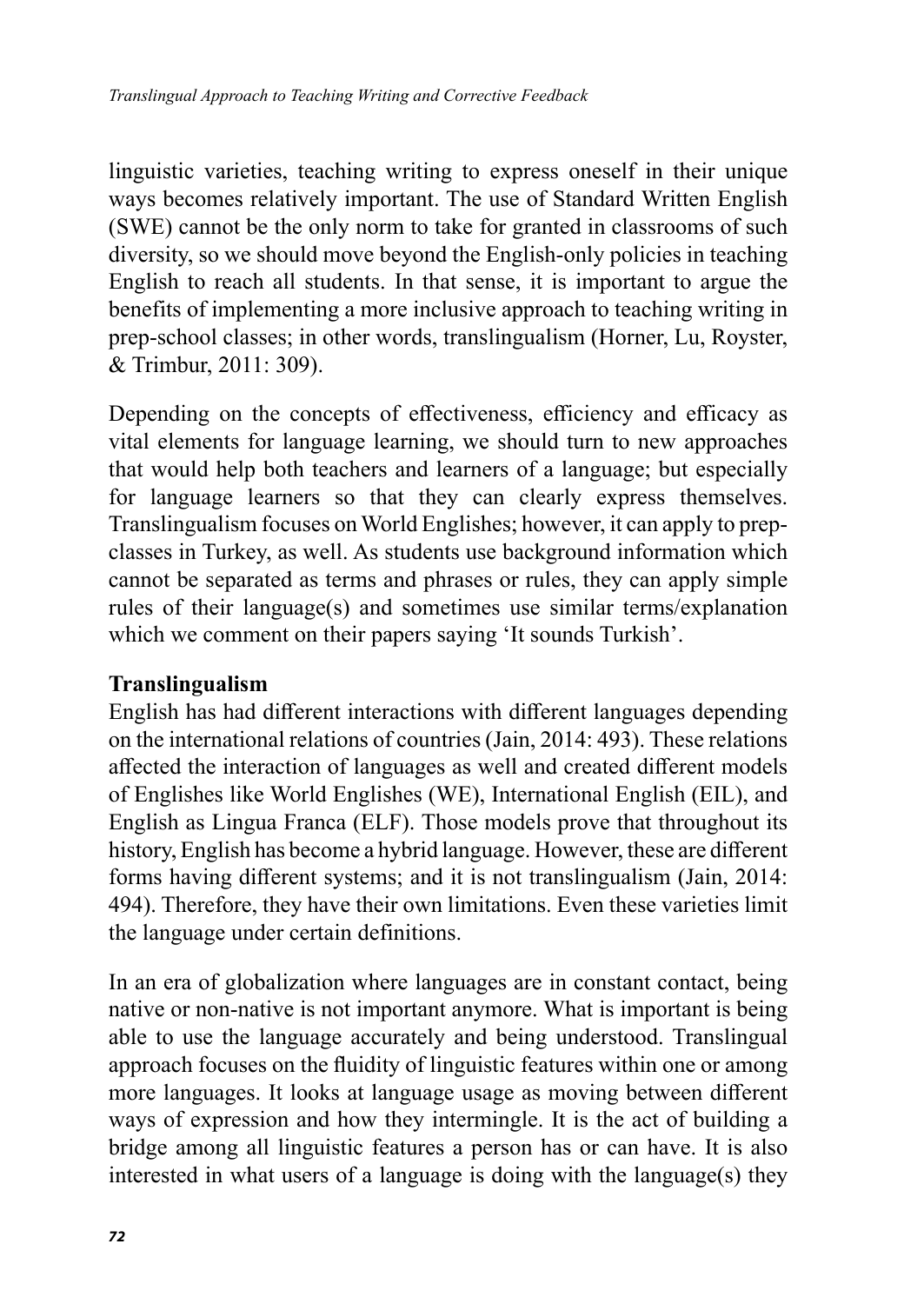have and more importantly why they are doing them. So, translingual writers are authors who can express themselves in multiple verbal systems (Kellman, 1996: 164). It could be only in one language they know, or it could include all the systems they are familiar with in all languages they own. Translingual literacy in that sense, looks at the understanding of production, circulation, and reception of texts that are always mobile; that draw from diverse languages, symbol systems, and modalities of communication; and that involve inter-community negotiations (Canagarajah, 2013: 52). Rather than developing mastery in a single "target language," it is better for students to try for competence in a repertoire of codes and discourses (Canagarajah, 2006: 593).

Supporters of the use of translingualism focus on the fluidity of language systems, thoroughly eschewing concepts such as "Standard Written English" and unaccented speech. Language differences in writing or spoken language is inevitable. Most people speak or write in more than one language and/or use more than one variation of their languages, which are in themselves already are changing as they interact with each other, as mentioned before. So, with the concept of World Englishes, it seems odd to still advocate for the use of Standard English and expect students to conform to this unrealistic language uniformity by excluding other languages and variations. That is why, it is urgent to move away from the traditional approaches to teaching writing in prep-schools which assume that heterogeneity in language impedes communication and meaning (Horner, Lu, Royster, & Trimbur, 2011: 310) but look for the alternative paradigm with a more comprehensive perspective.

This would improve self-impression abilities and avoid possible future problems regarding language use as well as self-confidence and risktaking. For an effective communication, they have the freedom to write across diverse norms and codes in response to specific context and purposes (Canagarajah, 2013: 594).

So, to summarize, translingualism "(1) acknowledges the power of all language users to use their linguistic resources for specific purposes, (2) recognizes the linguistic heterogeneity of all users of language both within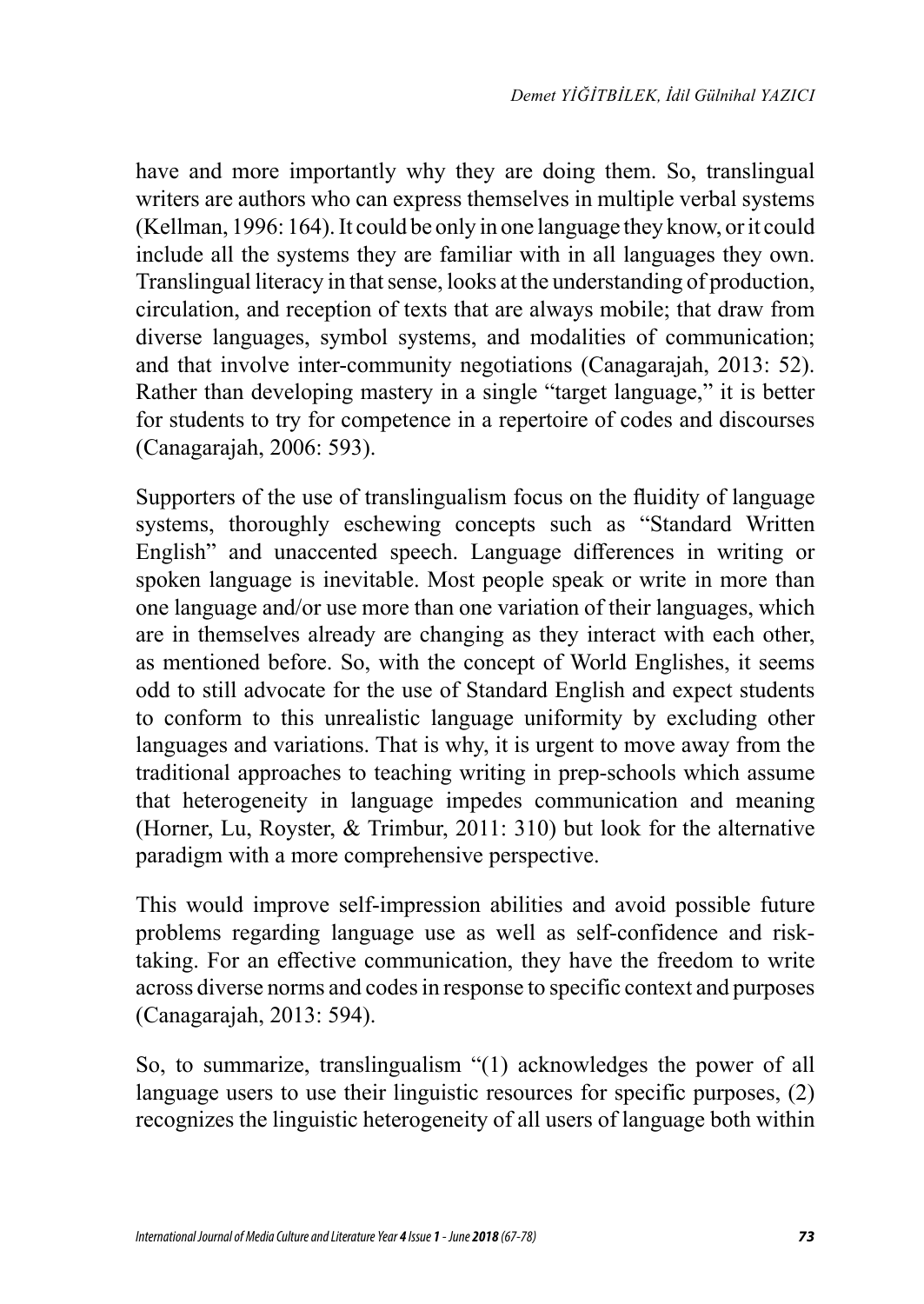the United States and globally, (3) opposes the English-only policy and the expectations it bears that are limiting writers" (Horner, Lu, Royster, & Trimbur, 2011: 305).

#### **Studies and Pedagogical Implications**

There is growing research in the field of cross-cultural writing and applied linguistics about translingualism and its impacts on students' development. Translingual orientation in college writing contexts emerged as a response to Standard Written English ideology which neglects students' linguistic and discursive resources. There are so many levels that SWE neglects the differences between World Englishes and within the language itself in terms of different practices being considered as "correct" or "acceptable, the value of ordinary language users and the role of readers' response (Horner, Lu, Royster, & Trimbur, 2011: 306).

Canagarajah provides ways of accommodating diverse varieties of English in academic writing. He suggests a coalition among disparate social groups and disciplinary circles and diverse institutions towards an acceptance of hybrid texts (2006: 612). He also discusses the pedagogical benefits of teaching students to negotiate their rhetorical purposes based on discursive concerns: their intentions, the context, and the assumptions of readers and writers (Canagarajah, 2006: 611). This type of critical discussions enables students to develop metalinguistic awareness in their writing. 'Not every instance of nonstandard usage by a student is an unwitting error; sometimes it is an active choice motivated by important cultural and ideological considerations' (Canagarajah, 2006: 609)

Another example to consider is Seloni's work (2014: 83). In her research study, Seloni looked at the thesis writing process of a multilingual writer drawing from research in translingualism and cultural historical activity theory. Her textographic analysis showed that the multicompetent writer's disciplinary writing was informed by various linguistic and rhetorical resources, some of which were utilized during his extra-disciplinary writing in the form of creation of map or a visual annotated bibliography, which might be considered non-standard or uncommon within the conventions of thesis writing. Her study made it clear that border between English and other languages (in this case it was Spanish but it could easily be regarded as using a variation of English as well) along with pictorial language are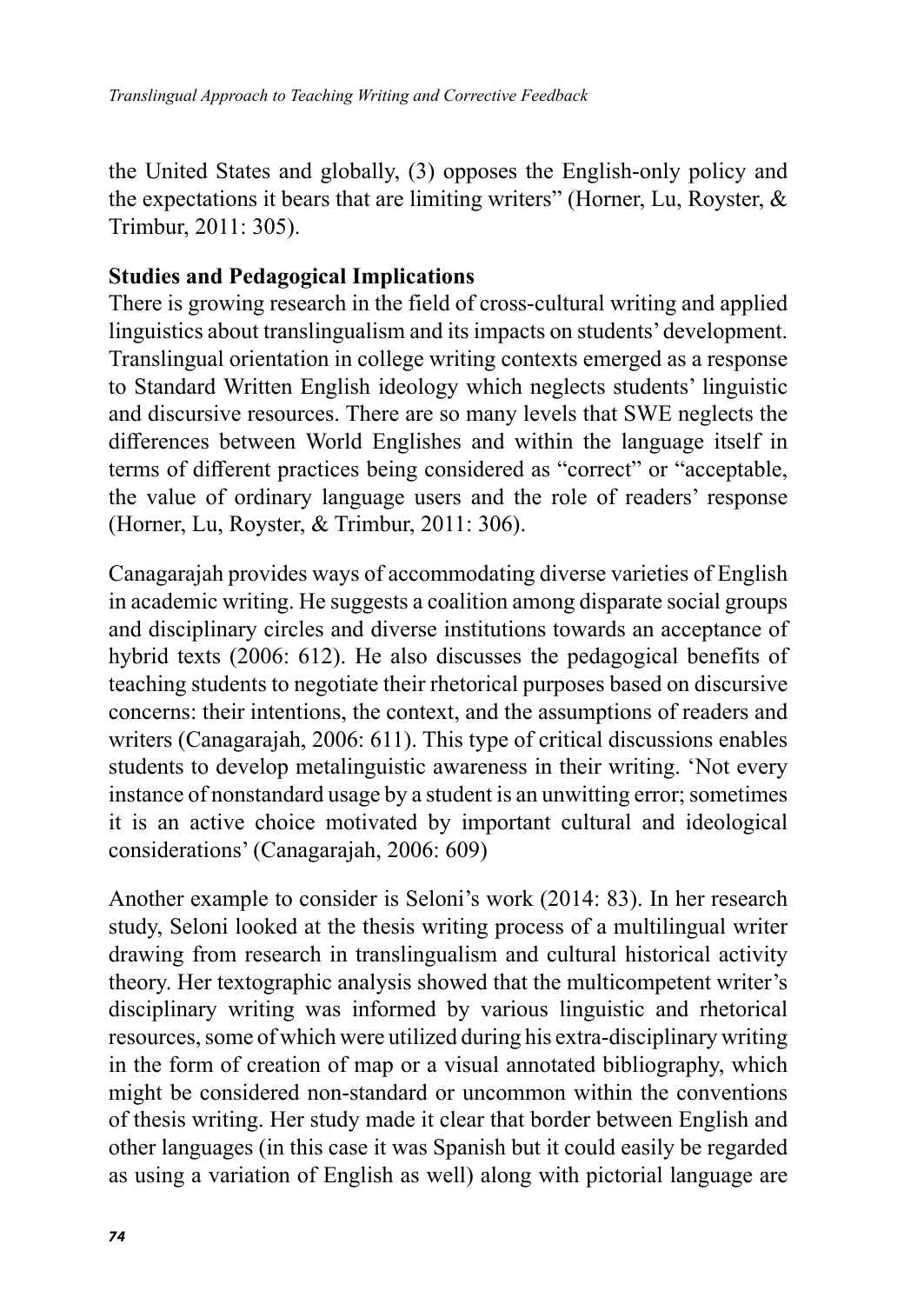blurred with multilingual writers who compose texts in their unique ways and at times crossing boundaries of style, language(s), and concepts in their field of study.

Canagarajah shows an example for a variation on English, as well. In his study (2013: 498-499) students in India change the usage of in-on. While writing, they seem to be constantly writing "I'm *in* the bus". Although teachers keep correcting students, this usage does not seem to change. Then students are asked why they use this preposition, they explain that as India is a crowded country it is quite normal for anyone to be literally "*on* the bus". Therefore, students use 'in' to state exactly where they are (Global Englishes). In this particular case, it is not necessary and even confusing to use the right preposition. As readers, by negotiating the purposes of the writers, the meaning is made mutually and students are able to use *their* Englishes.

Translingualism understands the fact that languages are living organisms and they might be in relation with each other. The way languages are used differently cannot always be considered wrong. As mentioned earlier, not all linguistic or textual non-standard usages are errors to be corrected but they could be purposeful usages that need to be negotiated with the writer. This would help our students to have balance between the setting that they learn and the context that they use regularly. For example, teachers do not have to correct the phrase "I work from zero" to mean working from scratch as the meaning is clear the minute we ask the student what they want to say, and this still holds true even if we do not know the first languages of the students because the key is in opening a line of negotiation. Our students need to be reminded to go beyond the boxed/limited/pre-defined process of text construction to include their unique ways in writing. So, instead of correcting the student, a teacher might ask if there are other alternatives or not or why exactly they chose to use that specific expression in that specific context and if it makes sense to the writer, and them the reader, it can be kept the way it is, but if it does not, alternative ways can be negotiated together.

The examples here show us that authors are gaining their voice and agency despite the rhetorical conventions of academic writing by skillfully inserting their preferred strategies into the text (Canagarajah 2006: 591). With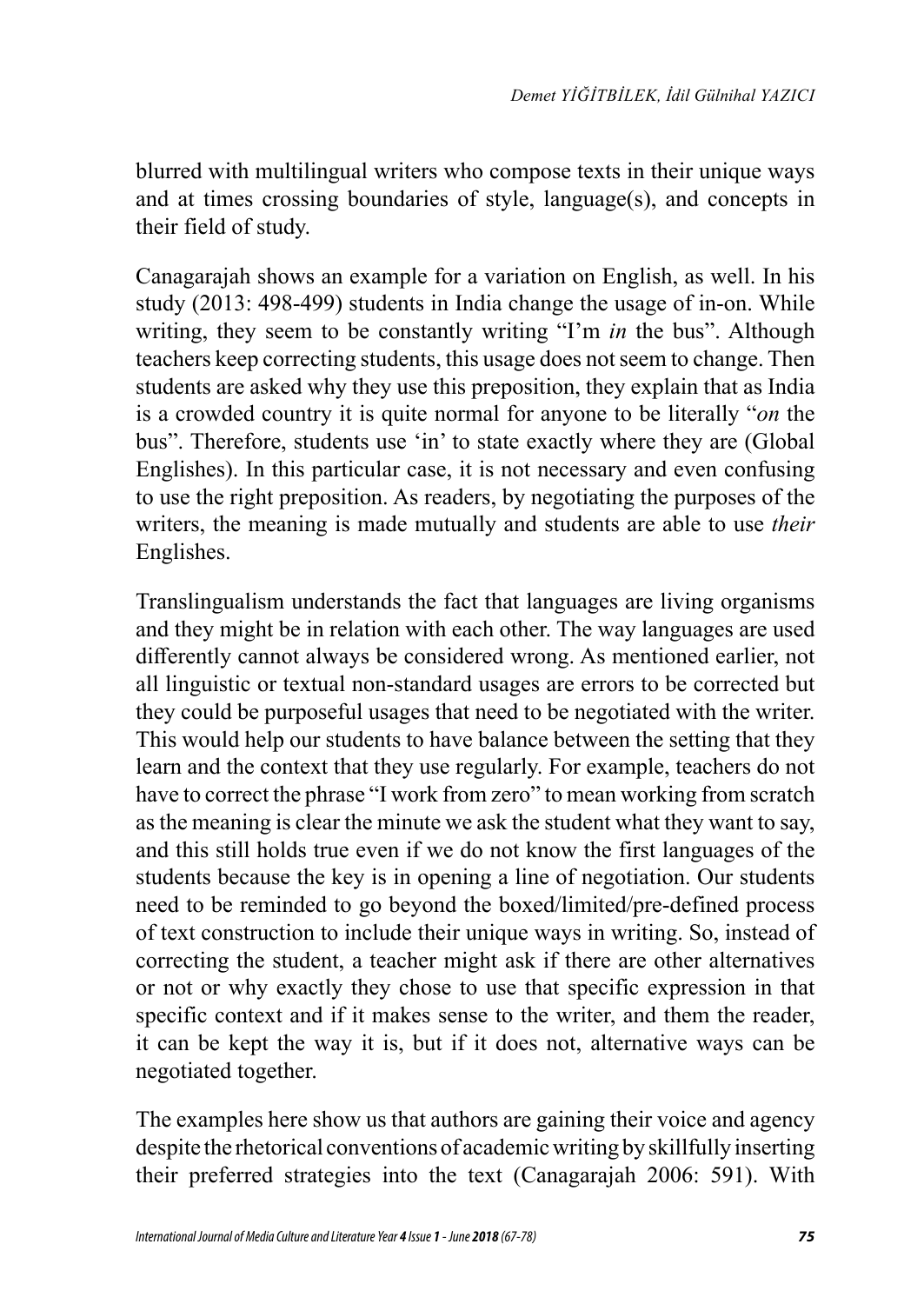translingual practice, writers are not simply conditioned by their language and culture, but they bring their agency as they creatively and strategically "shuttle between discourses to achieve their communicative objectives" (Canagarajah, 2006: 591). For example, meshing diverse languages can result in unconventional idioms, word choices, and grammatical structures (Canagarajah, 2013: 498-500) as we see in the India example. In our case, this is what we mean when we warn students as they sound "too Turkish" in their essays, as well.

What this all means for us, prep-school instructors whose aim is to prepare students for the writings they will engage in their various disciplines in English is that when multilingual, or better say, *multicompetent* translingual writers are not boxed in by narrow terms linguistically and/or culturally, they are reshaped as writers who are engaged in movements across linguistic systems where genres, languages, disciplines, and theories are constantly hybridized, and they can find *their* ways of using English.

#### **Conclusion**

Whatever the students are writing, they are writing for a reason; they are not writing for us but for themselves- something we tend to forget sometimes. If they are using a non-standard word or a phrase, what does it mean for that student, for us as teachers, and for that context? These are the types of questions we should be asking ourselves in order to understand the complexity of languages they use.

Texts can be considered as living-social contexts, and so they should be interactive. Therefore, students should be allowed to use all the linguistic literacy skills they have. It is essential to guide students to use their language(s) properly; however, when providing feedback, what is our responsibility? As writing teachers, it is our responsibility to prepare students for various writing settings and help them find their own voices to navigate among them. Our primary aim, then, should be to raise students' awareness of the norms of the target English in the classroom (Jain, 2014: 508) but still keep in mind the possibilities lying ahead in finding their own way to express themselves in different writing situations and in different genres. To achieve this, there are some techniques that we can apply, especially in regards to providing feedback.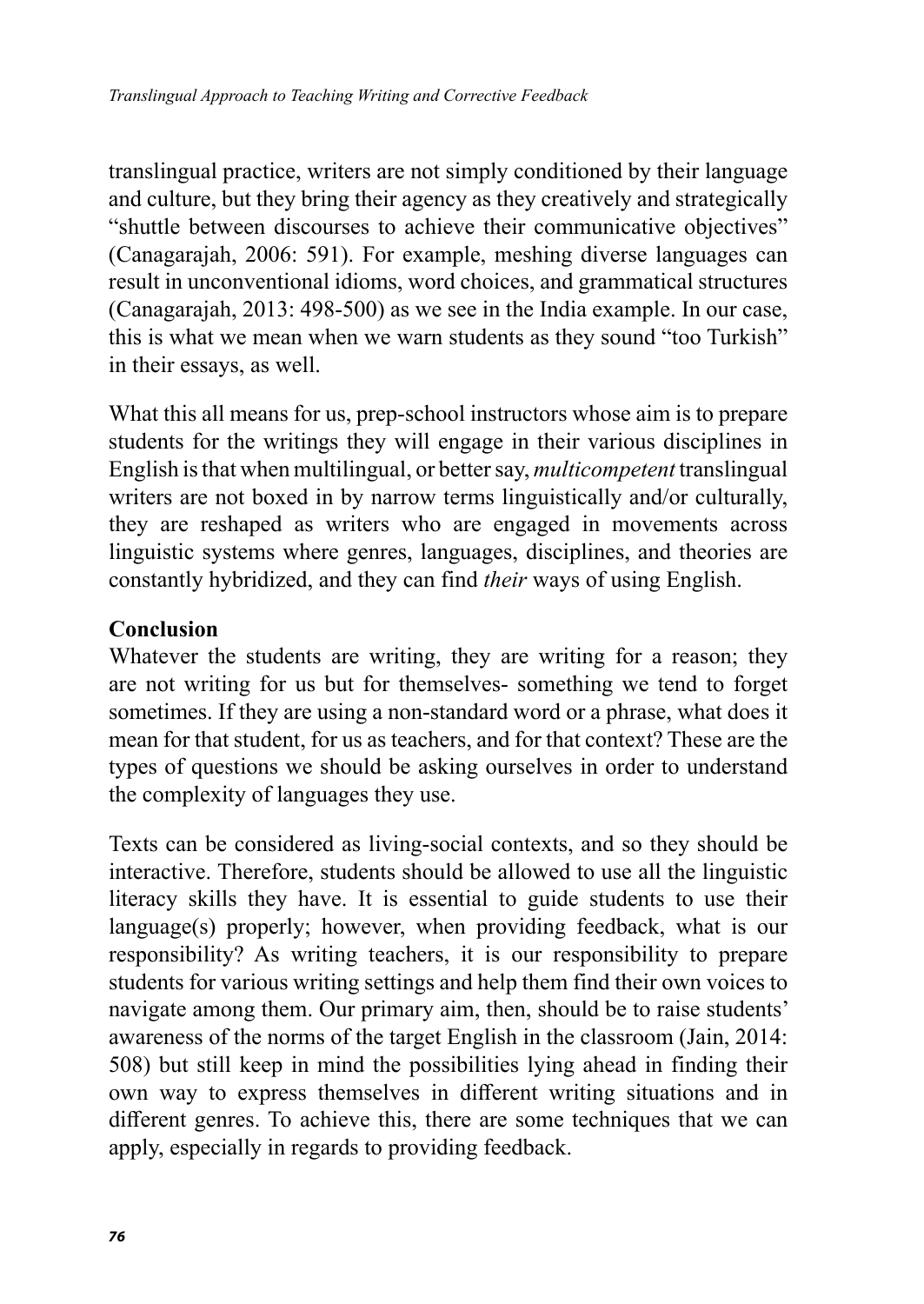With their unique ways of expression, students can reveal their identities, values, interests, and multicompetences in their writing, which actually shows their linguistic diversity. Sometimes, students might directly translate a Turkish idiom into English. A student writing "I worked like a donkey" do not have to be corrected as "I did the donkey work". There is not a big difference in meaning, and by avoiding such over-corrections, students will not feel like they are always corrected and their self-confidence in using English is not damaged, which will in turn influence their risk-taking in using the L2 in other contexts as well.

As translingualism is slightly new to implement, especially in EFL contexts, it is very important to understand the common mistakes and to which extent we need to accept a certain usage as error or not. To be better able to see the greater implication, there is further research to be done. To respond and react properly, it is important to understand the audience. There might be some critics considering the extent of this correctingnot correcting process. However, as teachers, we have basic background knowledge about our students and their styles, so it is better to decide what is wrong or right to do and try to collect data about the issue to set as an example for our local contexts. It might not be easy to create a common language, but if it was, we could have created another model of English which would still limit the language of a specific person as each individual has their own rhetoric which could be different from the rhetoric of their languages or their cultures.

Even though translingualism is supported in writing instruction, there is not much evidence to offer the right implementation in prep-classes in Turkey. The approach is missing practices in Turkey and needs to be implemented to improve especially to encourage better and effective feedback by instructors. What the instructors regard as problematic backgrounds can actually turn into a positive outcome that can help students become better writers especially in academic writing. There might be a classroom full of students with the same mother tongue but different backgrounds or with different languages and similar literacy. How we can respond to students' papers is yet to be analyzed. Therefore, implementations of translingualism is prep-schools should be discussed to see if it helps students to build better writing skills.